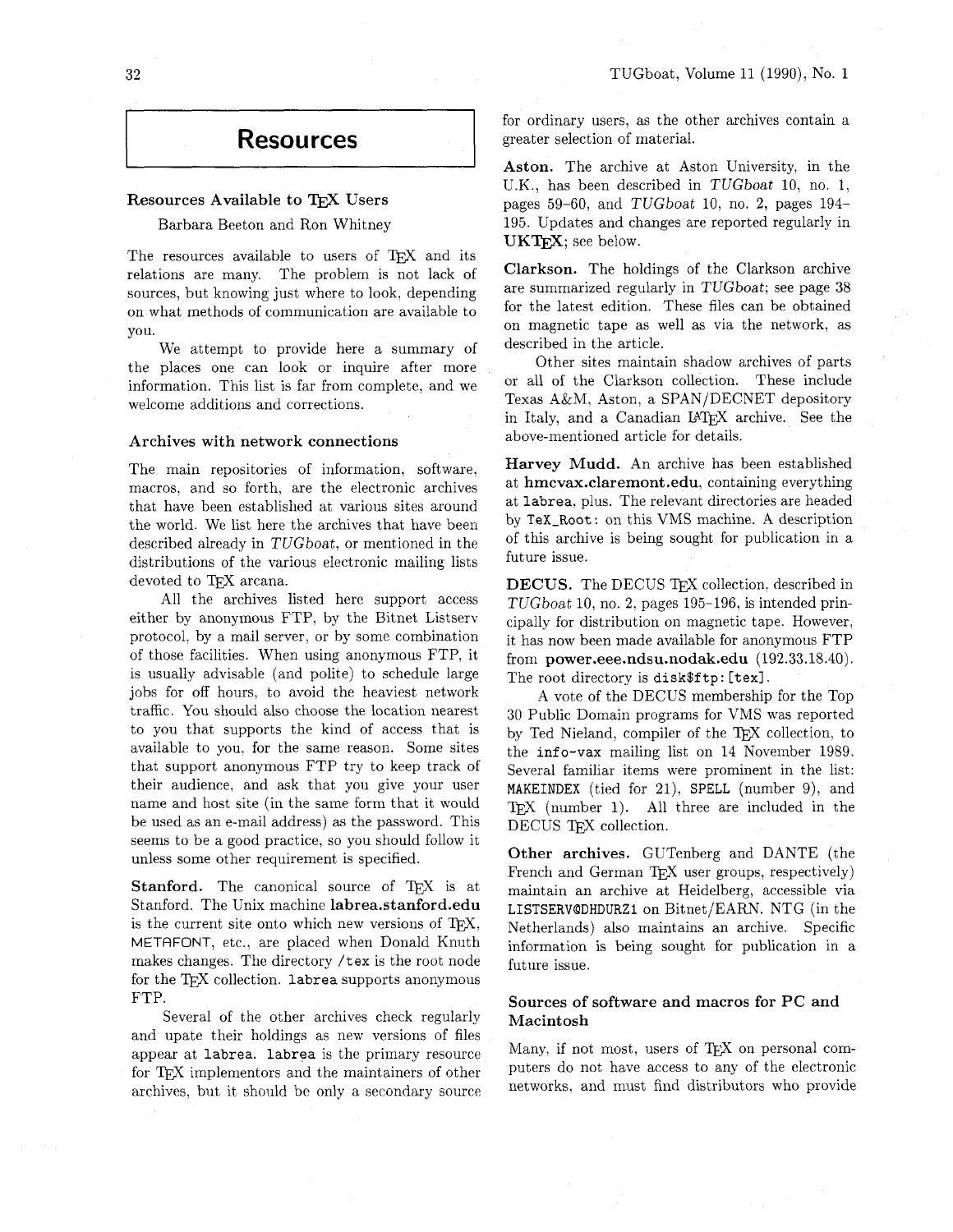software and macros on diskettes. A number of vendors advertising TFX-related products in TUGboat supply them in this form. A quick glance through the ads of the most recent issues should uncover several sources.

In addition to the vendors, several individuals have packaged TFX, METAFONT, IATFX macro collections, TFXhax, and other interesting material onto diskettes and offer copies of them for a nominal charge. usually no more than necessary to cover their expenses.

Jon Radel described his service in TUGboat 10. no. 2, page 202; he will also make available the *T<sub>E</sub>XT1* macro package from Washington State University, newly released to the public domain as described in this issue. page 54.

David Hopper will redistribute the IATEX style files from Clarkson; see the article on the Clarkson archive, page 38, this issue.

For personal computer users with modems in Germany, a BBS-System called The Insider has message and file libraries devoted to TFX. This service was described in TUGboat 10. no. 3, pages 367-368.

OzT<sub>F</sub>X, a public-domain implementation for the Macintosh, is being distributed by a number of volunteers: see TUGboat 10, no. 2. pages 202-203.

#### Publications

The number of periodicals, formal and informal. devoted to T<sub>F</sub>X and related topics is growing, as is the collection of books. reports, and articles in various publications. This issue contains the beginnings of a TEX bibliography, starting on page 36.

*TUGboat.* It seems unnecessary to mention TUGboat, as you are reading this now, but we do so for the sake of completeness.

**TEXIIne.** The second oldest publication devoted to serving TFX users, after  $TUGboat$ , is  $TFX$ line, an independent publication produced by the independentminded Malcolm Clark. A short history appeared in TUGboat 10, no. 2, pages 193-194.

*Cahiers* **G** *UTenberg.* The Cahiers G UTenberg, the official publication of GUTenberg, the French T<sub>E</sub>X users group, is now in its third year. See below, under Gutenberg in the section on user groups, for more information.

**Die TrXnische Komödie.** The first number (actually, No. 0) of Die T<sub>F</sub>Xnische Komödie has just been issued by DANTE, the users group for speakers of German. See below for more information.

#### Electronic discourse

**TEXhax.** The grand-daddy of the electronic "bulletin boards" for TFX is TFXhax. This began in 1985 and appears at irregular intervals in digest form. It is compiled at the University of Washington. with support from TUG. To subscribe from the Bitnet, send a one-line mail message to your local listserver (LISTSERVQxxx):

SUBSCRIBE TEX-L  $\langle your\ name\rangle$ 

From the Internet. send a similar one-line mail message to

**TeXhax-request@cs.washington.edu** 

Janet users may choose to use

## **texhax-request@uk.ac.nsf**

All submissions for publication in TFXhax should be sent to

**TeXhax@cs.washington.edu** 

UKT<sub>F</sub>X. UKT<sub>F</sub>X, moderated by Peter Abbott, originates at Aston University. It frequently contains reports on activity in the archive there. Coverage sometimes overlaps that of T<sub>F</sub>Xhax, but there is a great deal more, often amply demonstrating that England and the United States are "two countries separated by a common language". Send requests for subscriptions to

info-tex-request@uk.ac.aston

and submissions to

info-tex@uk.ac.aston

(From the U.S.. messages from the Internet can be routed through NSFnet-relay . ac .uk.) If the traffic from the western side of the Atlantic increases as a result of publishing this information here, we shall try to assist Peter in finding a secondary distribution site in North America, to cut down network traffic across the ocean.

**TEXMaG.** TEXMaG is an "electronic magazine" created. edited and distributed by Don Hosek. Don described it in TUGboat 10. no. 2. page 192. It appears every two to four months. His address has changed since he wrote the article; it is now DHosek@HMCVAX.Claremont.Edu.

GUT. The GUT mailing list is a service of GUTenberg (see below). The official language is French. GUT is a two-pronged affair, with official, numbered messages sent out by the president, Bernard Gaulle, and other messages forwarded from the sender directly to the mailing list. One has to be on the mailing list in order to send messages to the list. To join the list. send a message to your local listserver as follows: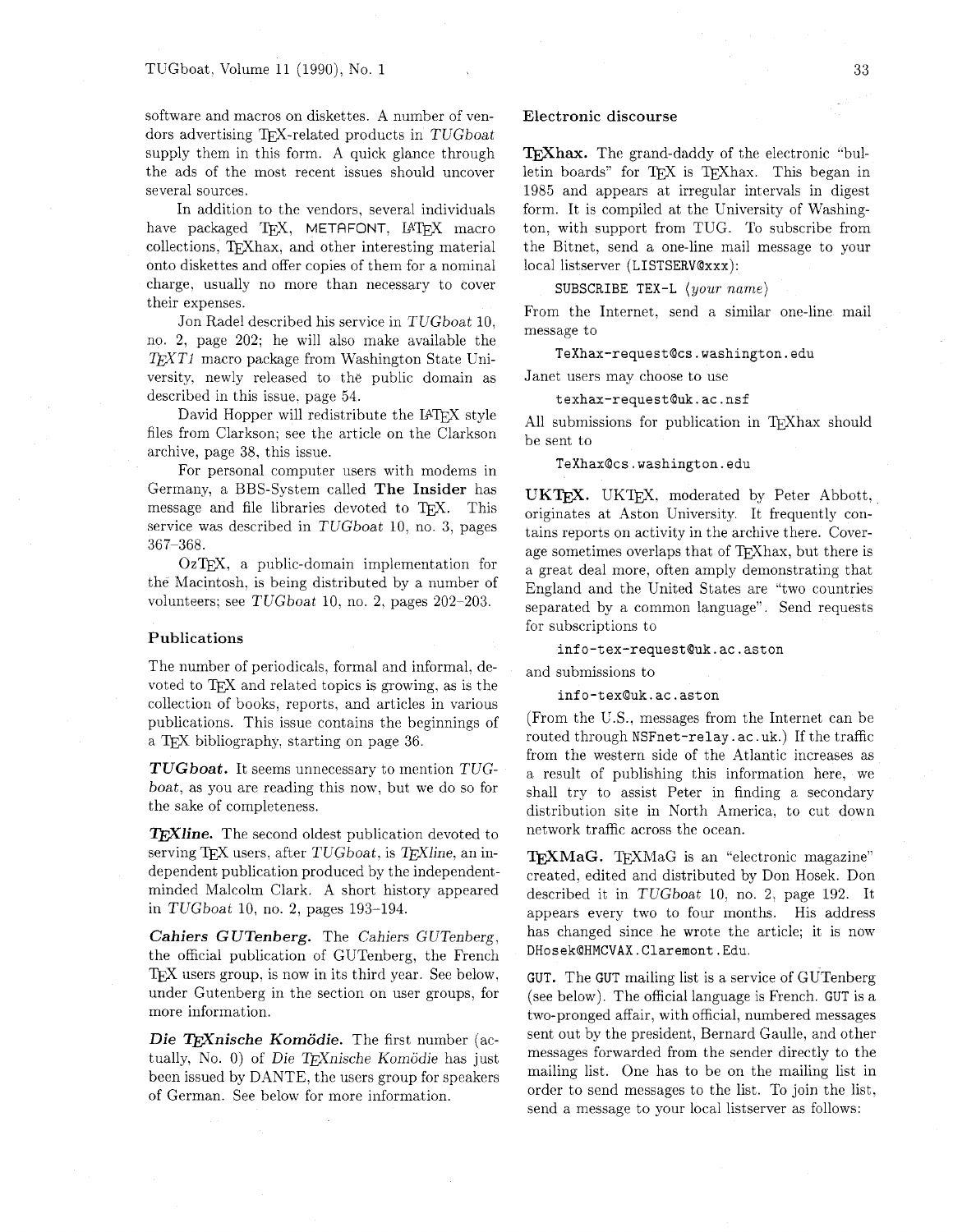# SUBSCRIBE GUT@FRULM11 prenom NOM -0RGANISME (LIEU)-

(This should be all on one line.)

TEX-D-L. This list is a service of DANTE, and is centered at DHDURZl at Heidelberg. We have not yet subscribed to this list. so cannot give any details except that it is in German. A message to your local listserver similar to the one for GUT, substituting

TEX-D-L@DHDURZ1

should put you on the list.

TEX-NL. The TFX group in the Netherlands sponsors this list, which produces some quite active and enthusiastic discussions. mostly in Dutch, of course.

TEX-NL is installed on the LISTSERVQHEARN on the Bitnet. To be added to the list, send a message there asking to subscribe.

TEX-EURO. This list was established to try to provide a focus for discussion of issues that affect all users in Europe (for example, A4 paper). A short introduction was provided in TUGboat 10, no. 3. pages 366-367 by Joachim Lammarsch. It is installed at the LISTSERVQDHDURZI.

To subscribe. send the command

SUB TEX-EURO  $\langle your\ name\rangle$ 

to your nearest listserver or to LISTSERVQDHDURZI.

TEX-Ed. This special-interest list, devoted to issues of TEX training, was described in  $TUGboat$  10, no. 3, pages 360-361. In addition, the article In addition, the article gives useful information on dealing with a listserver. TEX-ED is installed at UICVM on the Bitnet: the archives are also available by anonymous FTP from uicvm. cc. uic . edu, the equivalent address on the Internet.

RUSTEX-L. This is another special-interest list, covering topics of interest to those who wish to use TFX for Russian and other Slavic languages. It was established by Dimitri Vulis, who described it briefly within a longer article on Russian in TUGboat 10. no. 3, pages 332-336, especially page 336. RUSTEX-L is installed at the Bitnet node UBVM, which is the same as ubvm.cc.buffalo.edu on Internet.

Laser-Lovers. Laser-Lovers was established at about the same time as TFXhax to provide a forum on topics concerning laser and other printers suitable for use with TFX. It has evolved into a general discussion list about such printers, but still contains much of interest to TFX users looking for hardware-specific information. To subscribe, send a message to

**laser-lovers-request@mimsy.umd.edu** 

To submit a message to the list, send it to

#### **laser-lovers@mimsy.urnd.edu**

The moderator of Laser-Lovers is Rick Furuta.

#### Getting help on installing  $T_F X$  systems

The TUG site coordinators are volunteers familiar with particular types of hardware and with TFX systems installed on that hardware. Very often, they have done the primary installation of T<sub>F</sub>X themselves, starting with TANGLE, creating the hardware-specific change file. and proceeding through validation by the TRIP test.

The site coordinators have agreed to answer questions related to hardware and operating systems and how these interact with TFX and related software. They are not prepared to teach the use of TEX.<br>This is represented addresses of the TUC site.

The names and addresses of the TUG site coordinators are listed in the "official" addresses section at the beginning of the TUG membership list and supplements.

Reports from the site coordinators and other individuals on topics dealing with specific computer hardware are highlighted in the TUGboat tables of contents. either under the heading "Site reports", or more recently, "Resources", with the name of the computer shown in the left-hand column. (For example, this issue contains an article specific to IBM VM/CMS.)

Of course, if the implementation of TEX that you are using is a commercial one, you should request help from the originator of the implementation.

TFX printers. If you are looking for information on printers, the "Output devices" column in TUGboat identifies many printers known to be able to produce TFX output reliably, along with the sources of output driver software. This column is absent from the present issue, but is expected to return in TUGboat 11. no. 2.

#### Getting help in using  $T_FX$  and METAFONT

Local specialists. Every organization installing TEX for general use should assign one or more individuals to be local specialists. These specialists should be the first source of help for users at such sites.

Courses. TUG and the regional TEX user groups offer courses in TFX, IATFX, METAFONT and related topics at varying levels. If you are expecting to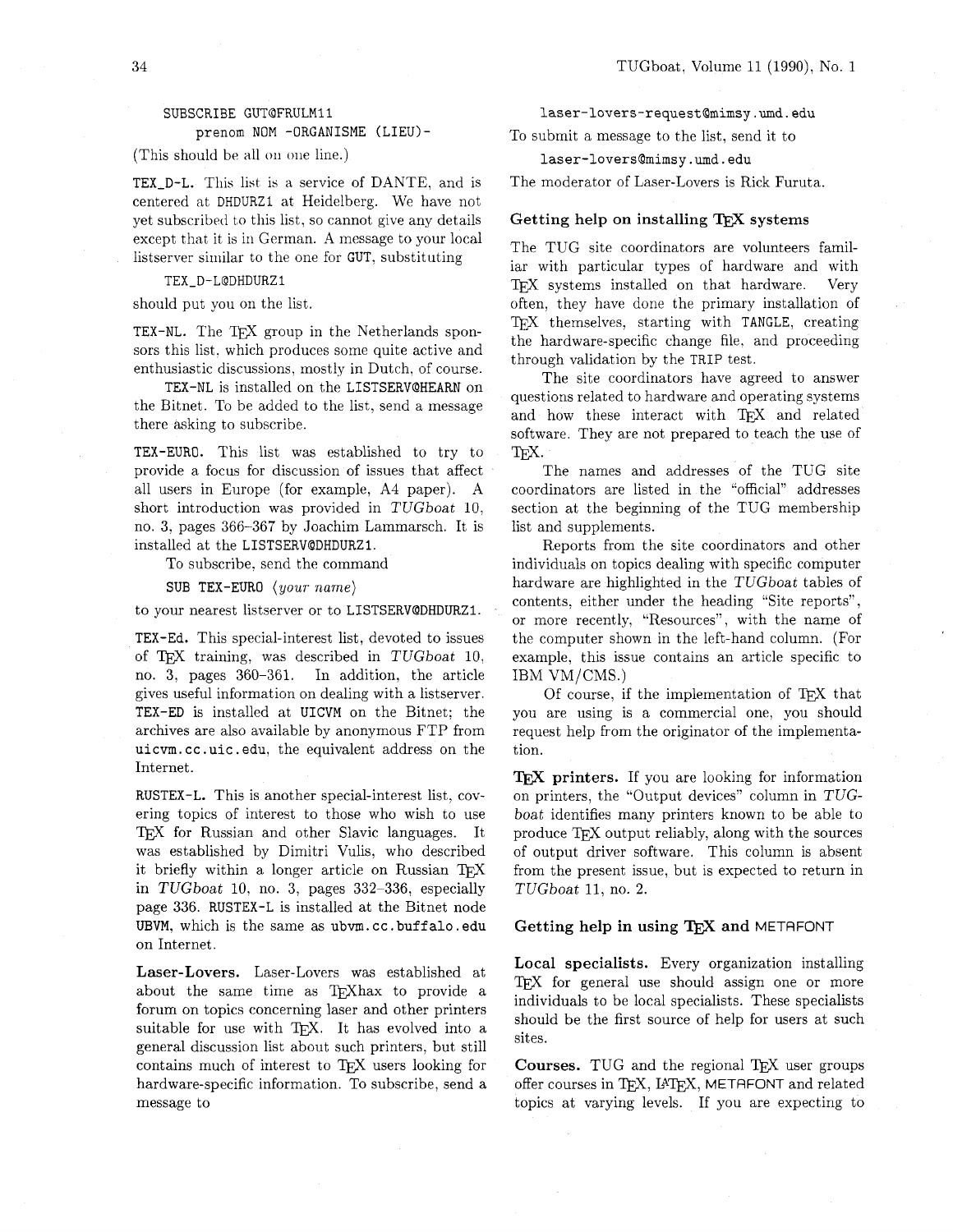become a heavy user, attending these courses or others offered by such organizations as DECUS in their Pre-symposium Seminar program is a good idea.

Electronic sources of help. TFXhax. UKTFX and the other electronic mailing lists are read by an audience that is both knowledgeable and willing to answer questions. When posing a question to one of these lists, prepare your submission carefully, so that it is brief but complete, and give a subject heading that characterizes the problem succinctly.

Before sending an inquiry to one of the lists, check The T $FX$ book or the LAT $\overline{Y}X$  manual as appropriate, including the errata lists, to make sure you can't find the answer on your own. And if your problem is with LATFX, before sending out a general cry, check first with LaTeX-help.

LaTeX-help. This service was established by a group of volunteers who wanted to reduce the traffic on TEXhax of LATEX "beginners' questions". They have offered to answer questions about using LAT<sub>F</sub>X, and will be keeping records about the kinds of questions being asked and building informative "packaged" answers to frequently-asked questions.

The service is described in TUGboat 10, no. 3, page 360.

Consultants. For really difficult problems, or very large tasks, free help will not suffice, and it may be worthwhile obtaining the services of a consultant. Consultants may register their availability with TUG; this information is published at the end of each annual membership list and supplement.

Inquiries to *TUGboat* and TUG. If you have an intractable problem and time is not of the essence, you can submit it to TUGboat. This, of course, will make it known to more and different people than those who read the lists; not everyone has access to network communications, though those of us who do often forget that fact. The TUGboat Associate Editors may also be able to help in their areas of

expertise.<br>
Don't underestimate the value of the TUG<br>
membership list. The annual list contains separate<br>
listings by institution, by geographical location, and<br>
by computer and output hardware in addition to<br>
the main al a member, including interest areas and how that member is actually using TEX. (A suggestion of at the University of Heidelberg (DHDURZ1), and has nember is actually using TEX. (A suggestion of just begun producing Die TFXnische Komödie, a long standing, that a listing by area of interest and use be added to the membership list, is being<br>investigated for possible implementation next year.) Folgen".

#### The user groups

Last, but not least, TUG and the regional and national user groups can often give assistance.

At the most recent TUG annual meeting. Malcolm Clark presented an excellent overview of the user groups in Europe and the concerns of  $T_F X$ users in Europe. The paper can be found in the Proceedings. TUGboat 10, no. 4, pages 667-673; it also contains the names and addresses of the contacts for the European groups and a partial bibliography of TFX- and IATFX-related books that have been published in Europe.

Meetings of these groups are regularly announced in TUGboat, both in the calendar and in calls for papers, and reports are published as well. In addition to the groups listed below, we are aware that a Japanese group at least used to exist, and we have heard about efforts to start groups elsewhere (see the article by Hubert Part1 on page 122 for news from a meeting in Czechoslovakia).

TUG. The address of the TUG office can be found on the inside front cover of every issue of TUGboat. The officers and board of directors are listed on the inside front cover of TUGboat. The first few pages of the annual membership list contain the names and addresses of the officers, board, site coordinators and committees. This information is repeated in the membership supplements printed in regular issues of TUGboat after the first one of the year.

The elected heads of most major regional groups have been designated vice-presidents of TUG; their names are included in the lists of board members on the inside front cover of TUGboat and at the beginning of the annual membership list and supplements.

In addition to keeping membership and subscription records, the TUG office keeps an inventory of publications and software of interest to  $T_F X$ users. Specific information can be obtained from the TUG office.